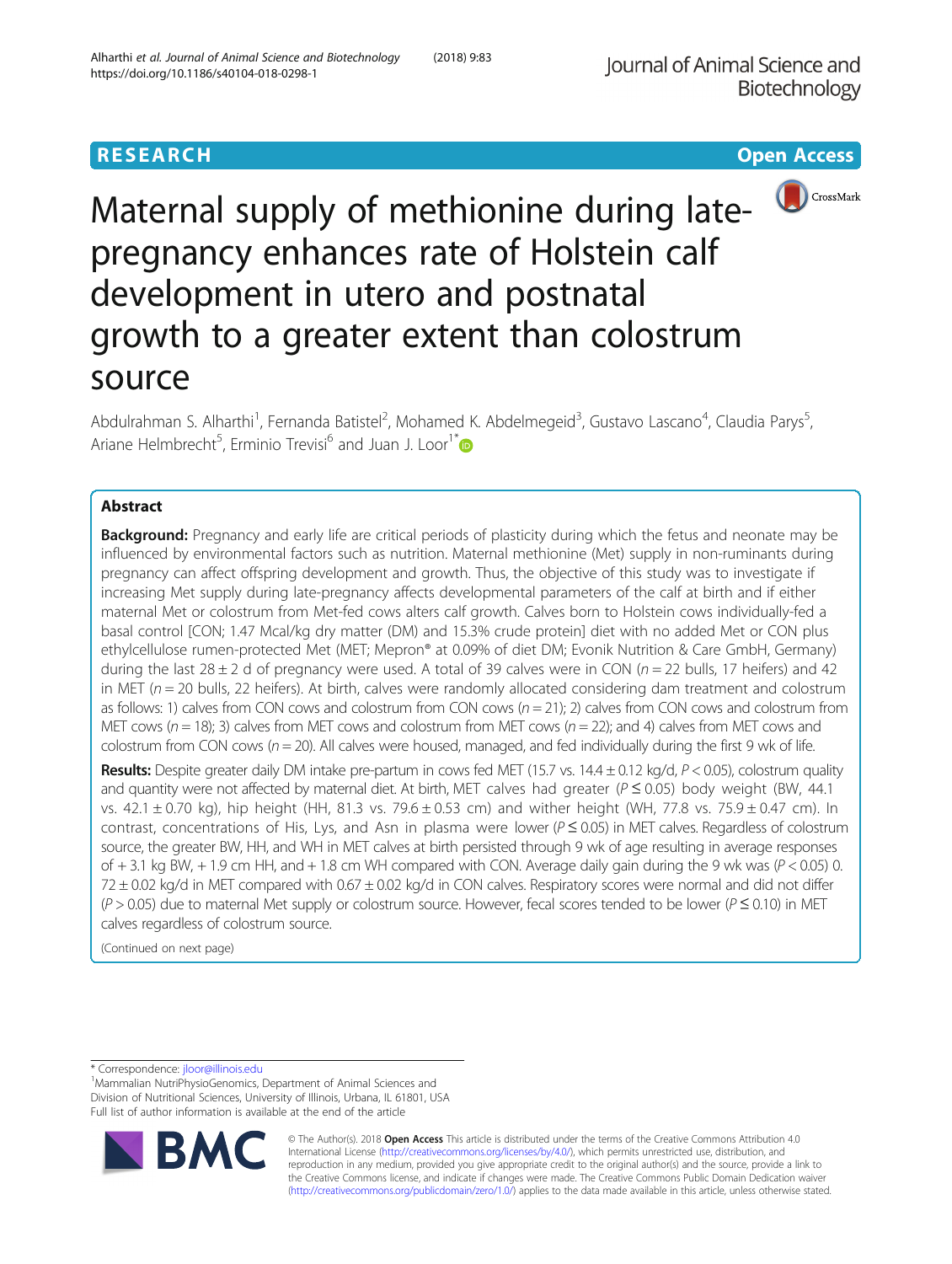#### (Continued from previous page)

**Conclusions:** Increasing the maternal supply of MET during late-pregnancy enhanced growth in utero as well as during the pre-weaning and early post-weaning periods. Although the ~ 1 kg/d greater DM intake during the last 2–3 wk prior to parturition could explain a portion of the 2 kg extra body mass of MET calves at birth, other mechanisms potentially encompassing nutrient assimilation efficiency likely played a role. Assessing the exact mechanisms sensitive to supply of Met or total amino acid supply during the latter stages of growth in utero merit further research.

Keywords: Epigenetics, Metabolism, Methyl donors, Nutritional programming

#### Background

The maternal diet during pregnancy is an important factor that can affect offspring health and performance [\[1](#page-9-0)]. Around parturition time, the increased demand for nutrients to sustain fetal growth and lactation expose animals to negative energy and amino acid (AA) balance. As such, improving the essential AA (EAA) profile and particularly Lys and Met (the most-limiting AA for milk synthesis [[2\]](#page-10-0)) in the metabolizable protein (MP) through nutrition during the periparturient period has historically been an important area of research [\[3\]](#page-10-0). The recognition that Met metabolism can generate antioxidants (taurine, glutathione) and S-adenosylmethionine (SAM) [[4,](#page-10-0) [5\]](#page-10-0) also shifted the research focus on better understanding its "functional role" in the context of health, immune function, and performance [[5](#page-10-0)–[9\]](#page-10-0).

Despite abundant evidence in non-ruminants, few studies have addressed the role of nutrient manipulations during late-gestation and their influence in fetal and postnatal development of the bovine offspring [[6](#page-10-0), [10\]](#page-10-0). "Fetal programming" is an important concept that seeks to explain the effect of maternal nutrition on long-term offspring growth and health [[11,](#page-10-0) [12](#page-10-0)]. Recent work with beef cattle has revealed that maternal nutrient restriction during late-gestation reduces postnatal calf birth weight [[13\]](#page-10-0). In contrast, protein supplementation during late-pregnancy tends to increase calf body weight (BW) at weaning and increase pre-breeding BW compared with unsupplemented diets [[14\]](#page-10-0). Clearly, these data underscore the role of maternal nutrition on offspring growth and performance in ruminants.

Amino acids play important roles in regulating metabolism, growth, and development [\[15](#page-10-0)]. Evidence indicates that AA can regulate gene expression and different metabolic pathways to improve growth, health, and reproduction [\[16](#page-10-0)]. Maternal dietary methyl donors, e.g. Met, folic acid, and betaine, are essential nutrients during pregnancy and provide methyl groups that serve as precursors of SAM which is involved in methylation of DNA and can alter gene transcription [\[17,](#page-10-0) [18](#page-10-0)]. A recent study reported that supplementation of pregnant cows with rumen-protected Met (RPM) in late-pregnancy altered the expression of genes associated with gluconeogenesis, fatty acid oxidation, insulin signaling pathway, and inflammatory response in the liver of neonatal calves [\[19\]](#page-10-0). Those findings provided some evidence that enhancing the maternal supply of Met can cause changes related to maturation of key biologic pathways in the liver. Although no differences in growth and health parameters were detected in that study, it is likely that the number of calves used (20 per treatment) was insufficient to generate statistical inferences in those types of parameters that inherently have greater variation.

Our general hypothesis was that enhancing the supply of Met during late-pregnancy, besides benefitting cows [[9,](#page-10-0) [20](#page-10-0)], would affect developmental parameters in calves at birth and subsequent growth. Thus, the specific objectives of the present study were to determine if greater supply of Met during the last 28 d of pregnancy would affect development and neonatal growth either through an utero-placental effect during pregnancy (e.g., greater maternal-fetus nutrient transport) or through colostrum (e.g., higher immunoglobulin and nutrient content).

#### Methods

All the procedures for this study were conducted in accordance with a protocol approved by the Institutional Animal Care and Use Committee (IACUC) of the University of Illinois (protocol # 14270).

#### Experimental design and treatments

Calves in the present study were from Holstein cows  $(3.22 \pm 0.20$  lactations) randomly assigned to receive a basal control (CON) close-up diet (from  $-(28 \pm 2)$  d to parturition)  $[n = 39; 1.47 \text{ Meal/kg} \text{ dry matter (DM) and}$ 15.3% crude protein (CP)] with no added RPM or CON plus ethyl cellulose RPM (MET,  $n = 42$ ; Mepron<sup>®</sup>, Evonik Nutrition & Care GmbH, Germany) diet composition is available in Additional file [1:](#page-9-0) Table S1. During the preliminary period from − 45 to − 29 d relative to parturition all cows received a common early-dry period "far-off" diet (1.33 Mcal/kg of DM and 13.9% CP) with no RPM. Cows were individually-fed using Calan gates (American Calan Inc., Northwood, NH). The Met product was offered at a rate of 0.09% of diet DM. This supply of Met was based on experiments demonstrating a benefit of achieving a Lys:Met ratio close to 2.8:1 in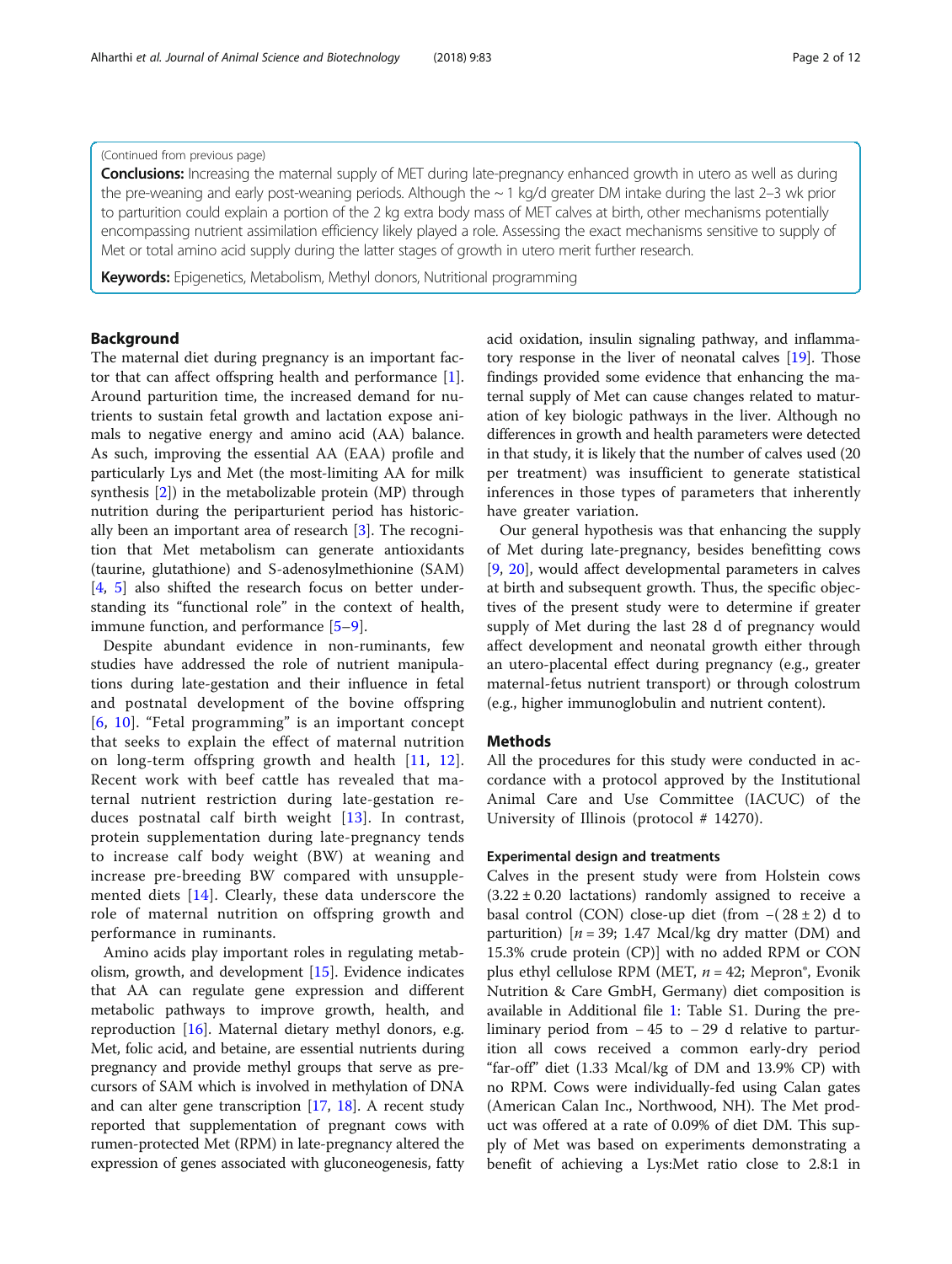terms of production performance and health [[6,](#page-10-0) [9](#page-10-0)]. Mepron® is a commercial rumen-protected source of DL-Met that resists ruminal degradation through an ethyl-cellulose film coating. Pellets measure  $1.8 \pm 3$  mm and contain 85% DL-Met. Mepron® contains an equimolar mixture of the D- and L-isomers, and the dairy cow transforms a minimum of  $(75 \pm 3)\%$  of the ingested D-Met into  $L$ - Met  $[21]$  $[21]$ . The intestinal digestibility coefficient of Mepron is 90% [\[22\]](#page-10-0) and its ruminal bypass value is 80%  $[23]$  $[23]$  $[23]$ ; therefore, per 10 g of Mepron<sup>®</sup>, the cows received 6.1 g of Met available for absorption. Metabolizable protein (MP) and post-ruminal Lys and Met in far-off and close-up diets is reported in Additional file [1:](#page-9-0) Table S2.

After collecting measurements at birth, calves were randomly allocated considering dam treatment and colostrum as follows: 1) calves from CON cows and colostrum from CON cows (CC,  $n = 21$ ); 2) calves from CON cows and colostrum from MET cows  $(CM, n = 18)$ ; 3) calves from MET cows and colostrum from MET cows (MM,  $n = 22$ ); and 4) calves from MET cows and colostrum from CON cows (MC,  $n = 20$ ).

#### Colostrum handling, sampling, and management

After parturition, calves were removed from their dams immediately and cows were milked in the parlor where the volume of colostrum was recorded, and immunoglobulin G (IgG) content estimated based on specific gravity with a bovine colostrometer (Nasco, Fort Atkinson, WI; Cat. No. C10978N). Twenty mL of colostrum was collected from each dam and stored at − 20 °C within 30 min after collection and used for long chain fatty acid (LCFA) analysis (Clemson University, Clemson, SC, USA) and free AA concentration (Additional file [1](#page-9-0): Table S3). Calf starter and milk replacer were sampled weekly and composed monthly for AA analysis (AOAC International, 1995) (Additional file [1:](#page-9-0) Table S4). Analysis of LCFA was performed in isolated fat converted to methyl esters by direct transesterification as described previously [\[24\]](#page-10-0) (Additional file [1:](#page-9-0) Table S5).

At birth, body weight (BW), hip and wither height (HH, WH), hip width (HW) and body length were measured standing by at least three people. At subsequent time points, only two people handled the calves to collect these measurements. Blood samples from the jugular vein (20-gauge BD Vacutainer® needles and lithium-heparin anticoagulant, Franklyn Lakes, NJ, USA) were taken prior to feeding colostrum, followed by disinfection of the navel with a 7% tincture of iodine solution (First Priority Inc., Elgin, IL), and vaccination with TSV II (Pfizer Inc., New York, NY) via nostril application.

Calves were offered 3.8 L of first milking colostrum once within 6 h after birth, and if colostrum intake had not reached the 3.8 L required within that time-frame

they were force-fed via esophageal tube to ensure all calves consumed the same amount of colostrum. If the cow produced more than 3.8 L, the excess colostrum was immediately stored at −20 °C without preservatives. This extra colostrum was used as needed to feed other calves either in the same maternal group (CC and MM) or in a different one (CM and MC) (Table [2\)](#page-5-0). Thus, throughout the study there was extra colostrum from cows in the CON and MET group available.

Per standard operating procedures, calves were housed in individual outdoor hutches bedded with straw, and fed twice daily (07:00 and 18:00 h) with a milk replacer (Advance Excelerate, Milk Specialties, Carpentersville, IL; 28.5% CP, 15% fat) until 35 d of age. At this point they were then switched to once a day feeding at 07:00 h until weaning (42 d of age). From 1 to 10 d of age, calves received 4.54 kg/d of milk replacer, from 11 to 20 d of age 5.90 kg/d, from 21 to 35 d of age 7.26 kg/d. From 36 to 42 d of age calves received 3.63 kg/d in a single feeding. From 1 d until 56 d of life calves had ad libitum access to a starter grain mix [19.9% CP, 13.5% neutral detergent fiber (NDF)] at 08:00 h. Growth performance including body weight, hip height, wither height and hip width was recorded for each calf once a week. Fecal score (scale 1–4) based on appearance was evaluated for each calf as:  $1 = firm$  well formed;  $2 = soft$ , pudding like;  $3 =$ runny, pancake batter; and  $4 =$  liquid, splatters. Respiratory score (scale 1–5) was recorded for each calf as:  $1 =$  Normal;  $2 =$  Runny rose;  $3 =$  Heavy breathing;  $4 =$ Cough moist;  $5 = \text{Cough dry}$  [\[25](#page-10-0)]. Rectal temperature and starter intake were recorded daily for each calf until 56 d of life.

#### Calf blood plasma biomarkers of metabolism

Blood samples were collected from the jugular vein using 20-gauge BD Vacutainer needles and lithium-heparin anticoagulant (Becton Dickinson, Franklin Lakes, NJ) at birth, 2, 7, 21, 42 and 50 d of age. Per IACUC guidelines, the same 14 calves from cows that received the CON and MET diet ( $n = 6$  bulls, 8 heifers in CON or MET) were used for blood biomarker and AA analyses throughout the study (birth and subsequent times). Final breakout of calves in each of the combinations of maternal diet and colostrum type was  $n = 7$  for the CC, CM, MC, and MM groups. Samples were analyzed for cholesterol (Cat. No. 0018250540), creatinine (Cat. No. 0018255540), urea (Cat. No. 0018255440), and glucose (Cat. No. 0018250840) using the IL Test purchased from Instrumentation Laboratory Spa (Werfen Co., Milan, Italy) in the ILAB 600 clinical auto-analyzer (Instrumentation Laboratory, Lexington, MA). Free fatty acids (NEFA) and hydroxybutyric acid (BHBA) were measured using kits from Wako Chemicals and Randox Laboratories Ltd., respectively [[19](#page-10-0), [20](#page-10-0)].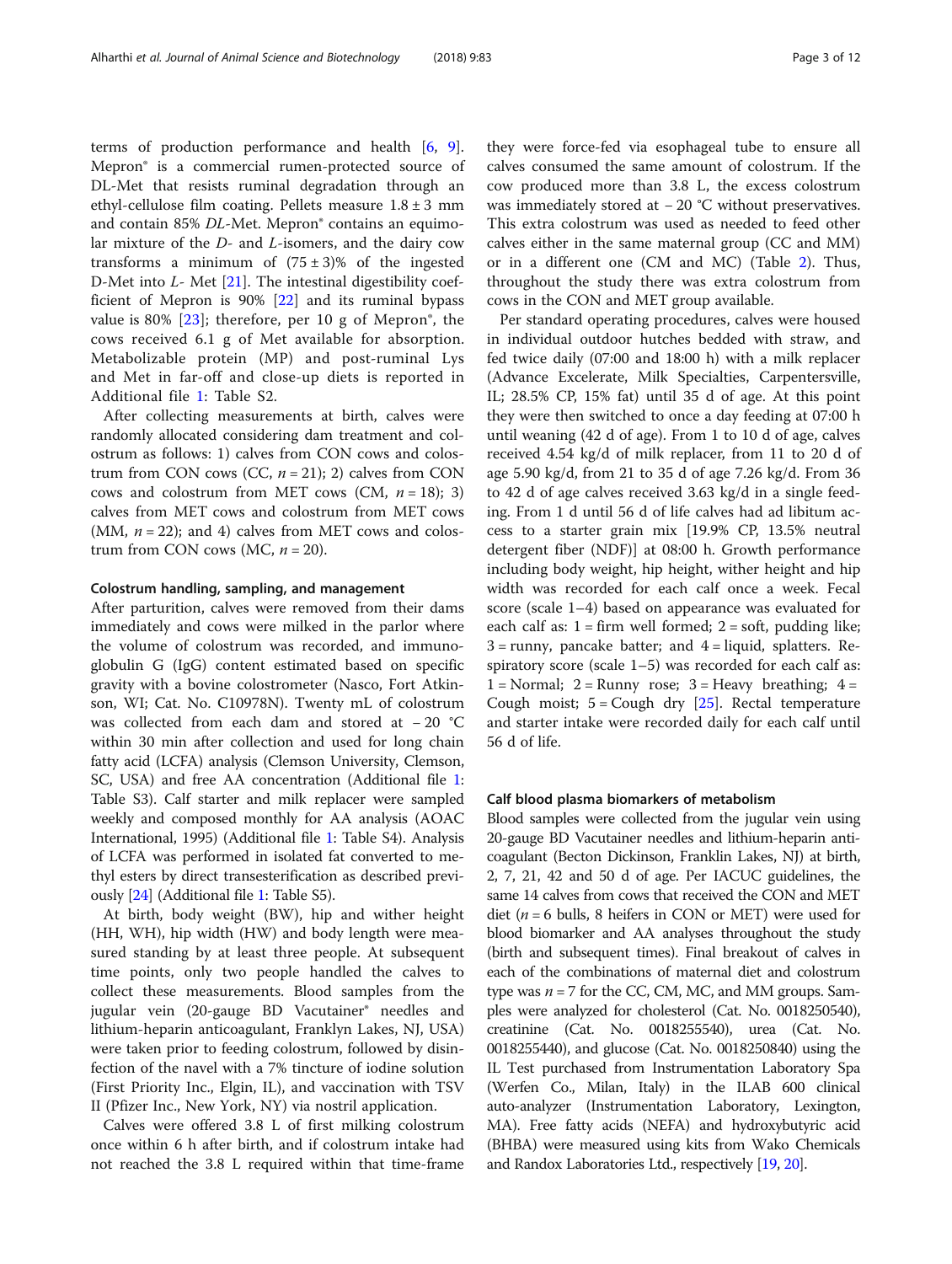#### Amino acid analysis

Plasma, de-fatted colostrum (Additional file [1:](#page-9-0) Table S2), and starter (Additional file [1:](#page-9-0) Table S3) AA analysis was performed according to established protocols [[26\]](#page-10-0). The starter and milk replacer samples were obtained weekly during the first 6 wk of age. Briefly, samples were first oxidized at 0 °C for 16 h with performic acid to allow for subsequent quantification of Met and Cys. Excess performic acid was removed with an incubation with sodium sulphite for 30 min in an ice bath. Hydrolysis was then performed with hydrochloric acid at 110 °C for 24 h. A Biochrom 30+ (Biochrom Ltd., Cambridge, UK) amino acid analyzer was used for amino acid profiling.

#### Statistical analysis

For the analysis at 0 d, sex was included in the model for completeness and any significant interaction between maternal diet and sex was included when significant. The calf growth data and starter intake after receiving colostrum were analyzed according to the following general model:

$$
y_{ijklm} = \mu + B_i + M_j + C_k + MC_{jk} + T_l + S_m + TM_{jl}
$$
  
+ 
$$
TC_{kl} + \varepsilon_{ijklm}
$$

Where  $Y_{ijklm}$  the dependent, continuous variable;  $\mu$  the overall mean;  $B_i$  is the random effect of calf (maternal diet); the fixed effects in the model includes maternal diet ( $M_i$ , j= CON or MET), colostrum source ( $C_k$ ,  $k =$ CON or MET), Time  $(T_l)$ , sex  $(S_m, m = \text{bull or heifer}),$ and interactions.  $\varepsilon_{ijklm}$  is the residual error. The covariance structure of the repeated measurements was AR (1). Concentrations of all blood biomarkers and amino acids in postnatal colostrum samples were analyzed using the same model for growth data without including the sex of the calf in the model. This was deemed appropriate because of the limited sample size per combination of treatment and sex. The covariance structure of the repeated measurements was SP (POW).Individual daily DM intake, weekly body condition score (BCS), and weekly BW prior to calving also were analyzed. All data were analyzed using PROC MIXED of SAS (SAS Institute Inc., Cary, NC). The cow performance data prior to parturition was analyzed using a similar model including maternal diet and time. The Kenward-Roger statement was used for computing the denominator degrees of freedom for all data.. When interactions were significant, least square means separation between and within time points was performed using the PDIFF statement with Tukey adjustment. Amino acid profiles of fat-free colostrum were analyzed using the MIXED procedure without repeated measures. The AA profiles, ammonia, and CP content of starter and milk replacer were not analyzed statistically. Data were assessed for normality of distribution using the Shapiro-Wilk test. When the normality assumption was rejected, data were log-transformed before statistical analysis and log-back transformed after analysis. Statistical differences were declared significant at  $P \le 0.05$  and tendencies at  $P \leq 0.10$ .

#### Results

#### Cow performance

Cows fed MET had greater  $(P < 0.01)$  DMI (data not shown), consuming during the last 14 d of pregnancy on average  $15.7 \pm 0.12$  kg/d compared with  $14.4 \pm 0.12$  kg/d in cows fed CON. There were no differences ( $P \ge 0.73$ ) between treatments for BW (783 vs.  $782 \pm 15.9$  kg) and BCS (3.72 vs.  $3.71 \pm 0.08$ ) during the last 28 d of pregnancy.

#### Growth performance at birth and during the first 9 wk of life

At birth, calves born to dams offered MET had greater BW  $(P = 0.04$ , HH  $(P = 0.02)$ , and WH  $(P < 0.01)$ (Table [1](#page-4-0)). However, HW, and body length were not affected by maternal diet  $(P > 0.10)$ .

During wk 1 through wk 9, a main effect ( $P \le 0.05$ ) of maternal diet was detected for BW, HH, WH, and average daily gain (ADG) (Table [2\)](#page-5-0). Calves born to cows fed MET had greater BW (62.4 kg vs.  $59.3 \pm 1.9$  kg), HH (88.8 cm vs.  $86.9 \pm 0.68$  cm), WH (84.5 cm vs.  $82.7 \pm$ 0.67 cm), ADG (0.72 kg/d vs.  $0.67 \pm 0.02$  kg/d), and tended ( $P \le 0.10$ ) to have lower fecal score (1.71 vs. 1.83 ± 0.09 out of 4). The differences between treatments for HH and WH were evident at wk 1 of age and continued over time. Despite a lack of difference in daily starter intake (Table [2](#page-5-0)), clear differences in BW were evident as early as wk 4 of age.

#### Blood plasma biomarkers at birth and during the first 50 d of age

At birth, MET calves tended to have greater cholesterol  $(P = 0.09)$  and NEFA  $(P = 0.07)$  concentrations (Table [1](#page-4-0)). Compared with CON, the concentrations of His, Lys, and Asn at birth were lower ( $P \le 0.05$ ) and Met, Ala, and Tyr tended ( $P \le 0.10$ ) to be lower in calves born to cows offered MET.

Among the biomarkers and amino acids analyzed, during the first 50 d of age, there was a main effect of maternal diet for concentrations of Glu, and Gln due to greater concentrations in MET calves (Table [3](#page-6-0), Fig. [1\)](#page-7-0). In contrast, colostrum source only affected concentration of Met which was greater  $(P = 0.04)$  in calves receiving MET colostrum.

Maternal  $\times$  time effects ( $P < 0.01$ ) were detected for glucose, Glu, Arg, and Tau (Table [3,](#page-6-0) Fig. [1](#page-7-0)). Calves in the MET group had greater concentrations of Glu and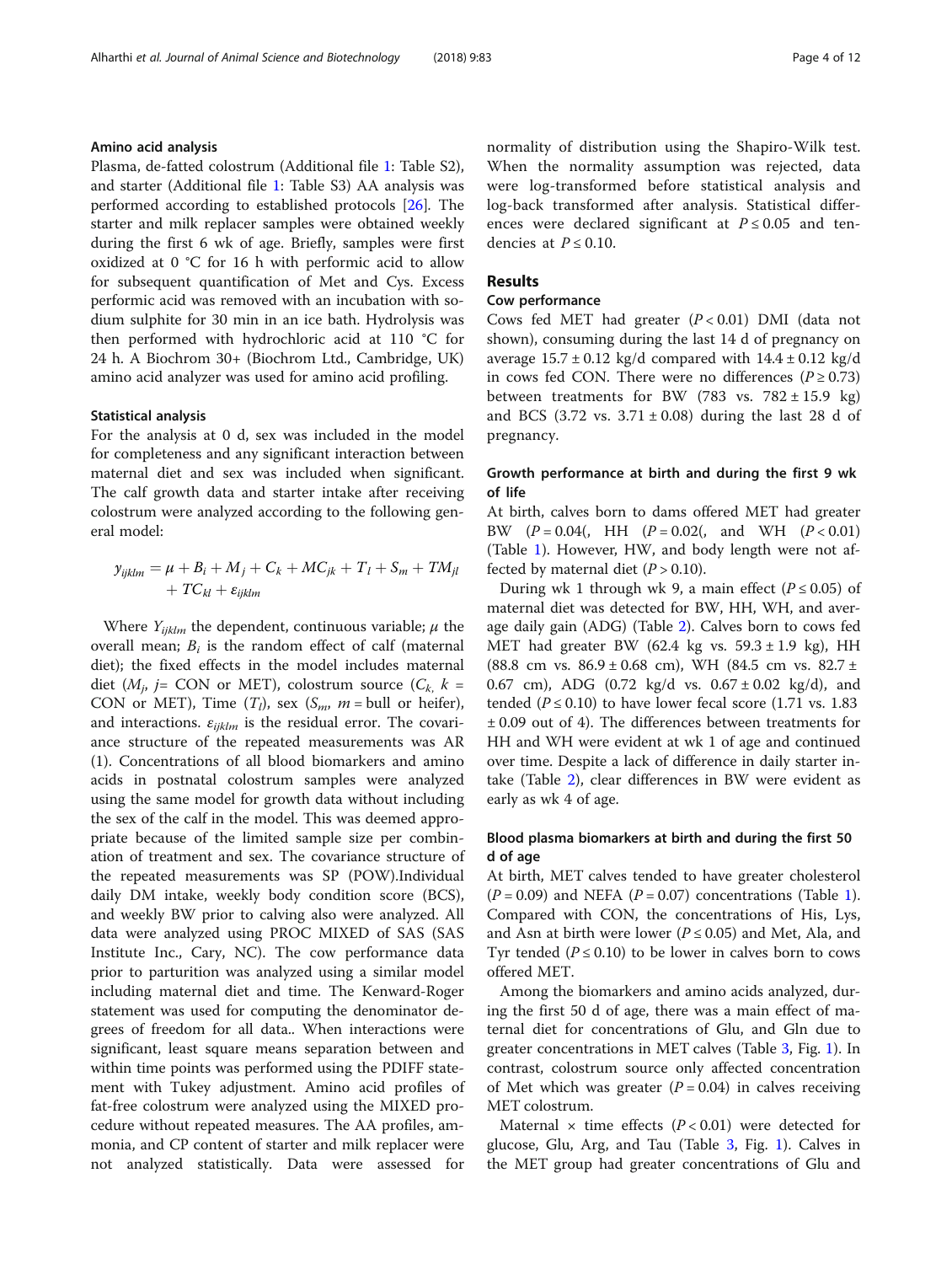<span id="page-4-0"></span>

| <b>Table 1</b> Developmental parameters and blood biomarkers at birth in calves born to cows offered a control diet (CON, $n = 39$ ) or |
|-----------------------------------------------------------------------------------------------------------------------------------------|
| CON supplemented with ethyl-cellulose rumen-protected Met (MET, $n = 42$ ; Mepron® at 0.09% of diet DM; Evonik Nutrition & Care         |
| GmbH, Germany) during the last 28 d of pregnancy                                                                                        |

| Item                     | Maternal diet     |                   | Sex                  |                    |      | $P$ value <sup>1</sup> |        |                          |  |
|--------------------------|-------------------|-------------------|----------------------|--------------------|------|------------------------|--------|--------------------------|--|
|                          | CON               | MET               | Bull                 | Heifer             | SEM  | ${\sf M}$              | S      | $M \times S$             |  |
| Body weight, kg          | $42.1^{b}$        | $44.1^a$          | 44.9 <sup>a</sup>    | $41.3^{b}$         | 0.70 | 0.04                   | < 0.01 |                          |  |
| Hip height, cm           | 79.6 <sup>b</sup> | $81.3^{\text{a}}$ | 81.0                 | 79.8               | 0.53 | 0.02                   | 0.11   |                          |  |
| Hip width, cm            | 16.3 <sup>b</sup> | $16.5^{ab}$       | 16.7 <sup>a</sup>    | $16.1^{b}$         | 0.24 | 0.74                   | 0.05   | 0.03                     |  |
| Wither height, cm        | $75.9^{b}$        | $77.8^{\rm a}$    | 77.1                 | 76.6               | 0.47 | < 0.01                 | 0.38   |                          |  |
| Body length, cm          | 110               | 112               | 112 <sup>a</sup>     | 109 <sup>b</sup>   | 1.0  | 0.30                   | 0.04   |                          |  |
| Blood biomarkers, mmol/L |                   |                   |                      |                    |      |                        |        |                          |  |
| Glucose                  | 4.54              | 4.85              | 4.82                 | 4.57               | 0.68 | 0.72                   | 0.78   |                          |  |
| Cholesterol              | 0.59              | 0.67              | 0.64                 | 0.62               | 0.03 | 0.09                   | 0.69   |                          |  |
| <b>NEFA</b>              | 0.94              | 1.20              | 1.03                 | 1.11               | 0.10 | 0.07                   | 0.55   |                          |  |
| Urea                     | 5.63              | 6.31              | 6.47                 | 5.47               | 0.39 | 0.19                   | 0.06   | $\overline{\phantom{0}}$ |  |
| <b>BHBA</b>              | 0.07              | 0.05              | 0.06                 | 0.06               | 0.01 | 0.11                   | 0.48   | ÷                        |  |
| Creatinine               | 206               | 225               | 197                  | 234                | 17.0 | 0.42                   | 0.11   |                          |  |
| Amino acids, µmol/L      |                   |                   |                      |                    |      |                        |        |                          |  |
| His                      | 8.81 <sup>a</sup> | 6.51 <sup>b</sup> | 7.59                 | 7.73               | 0.61 | 0.01                   | 0.86   |                          |  |
| lle                      | 3.95              | 3.92              | $4.78^{a}$           | 3.08 <sup>b</sup>  | 0.51 | 0.97                   | 0.02   |                          |  |
| Leu                      | 7.51              | 6.74              | $8.43^{a}$           | 5.82 <sup>b</sup>  | 0.80 | 0.47                   | 0.02   | $\equiv$                 |  |
| Lys                      | 3.49 <sup>a</sup> | $2.54^{b}$        | 3.37                 | 2.66               | 0.35 | 0.05                   | 0.14   |                          |  |
| Met                      | 2.41              | 1.80              | 2.21                 | 2.01               | 0.24 | 0.06                   | 0.54   |                          |  |
| Phe                      | 4.63              | 4.20              | 4.40                 | 4.44               | 0.32 | 0.30                   | 0.93   | -                        |  |
| Thr                      | 4.72              | 3.69              | 4.66                 | 3.75               | 0.66 | 0.24                   | 0.30   | -                        |  |
| Val                      | 14.22             | 13.11             | 15.60 <sup>a</sup>   | $11.74^{b}$        | 1.11 | 0.45                   | 0.01   |                          |  |
| Ala                      | 69.71             | 50.40             | $70.81$ <sup>a</sup> | 49.30 <sup>b</sup> | 7.79 | 0.07                   | 0.05   | $\overline{\phantom{0}}$ |  |
| Arg                      | 6.79              | 6.29              | 7.01                 | 6.07               | 0.55 | 0.49                   | 0.21   |                          |  |
| Asn                      | 2.10 <sup>a</sup> | 1.60 <sup>b</sup> | 2.08                 | 1.62               | 0.18 | 0.04                   | 0.06   |                          |  |
| Asp                      | 1.00              | 1.06              | 1.09                 | 0.96               | 0.11 | 0.63                   | 0.35   |                          |  |
| Glu                      | 3.04              | 3.37              | 3.68 <sup>a</sup>    | $2.73^{b}$         | 0.26 | 0.33                   | 0.01   |                          |  |
| Gln                      | 43.35             | 37.60             | 45.24                | 36.03              | 3.95 | 0.22                   | 0.06   |                          |  |
| Gly                      | 46.18             | 44.84             | 47.75                | 43.27              | 3.66 | 0.78                   | 0.36   |                          |  |
| Pro                      | 10.87             | 10.96             | $12.14^{a}$          | 9.69 <sup>b</sup>  | 0.92 | 0.94                   | 0.05   |                          |  |
| Ser                      | 7.30              | 7.52              | 8.57 <sup>a</sup>    | 6.25 <sup>b</sup>  | 0.80 | 0.84                   | 0.04   |                          |  |
| Tau                      | 2.51              | 2.39              | 2.65                 | 2.25               | 0.37 | 0.81                   | 0.42   |                          |  |
| Tyr                      | 3.40              | 2.78              | 2.96                 | 3.22               | 0.25 | 0.08                   | 0.44   |                          |  |
| Orn                      | 0.26              | 0.22              | 0.27                 | 0.21               | 0.02 | 0.18                   | 0.06   |                          |  |
| 3-methyl-His             | 0.35              | 0.31              | 0.32                 | 0.33               | 0.04 | 0.48                   | 0.79   | $\overline{\phantom{0}}$ |  |

 $1/M$ , maternal diet effect; S, bull or heifer effect <sup>a,b</sup>Means on the same row differ ( $P \le 0.05$ ).

Tau at 2 and 7 d of age (Fig. [1](#page-7-0)). In contrast, glucose concentration was lower in MET vs. CON calves at d 2 and greater at 42 d of age (Fig. [1\)](#page-7-0). A colostrum  $\times$  time effect  $(P = 0.01)$  was detected for Glu in part due to a marked decrease in concentration from 2 to 7 d of age in calves fed CON colostrum (Fig. [2\)](#page-7-0). Maternal  $\times$  colostrum effects ( $P < 0.05$ ) were detected for Met and Phe (Table [3](#page-6-0), Fig. [3\)](#page-8-0). Calves in the CON group fed MET colostrum had greater concentration of Met compared with CON calves fed CON colostrum (Fig. [3](#page-8-0)). Feeding MET colostrum to CON calves also resulted increased Phe concentrations to the same level as MET calves receiving CON colostrum and were greater than MET calves receiving MET colostrum.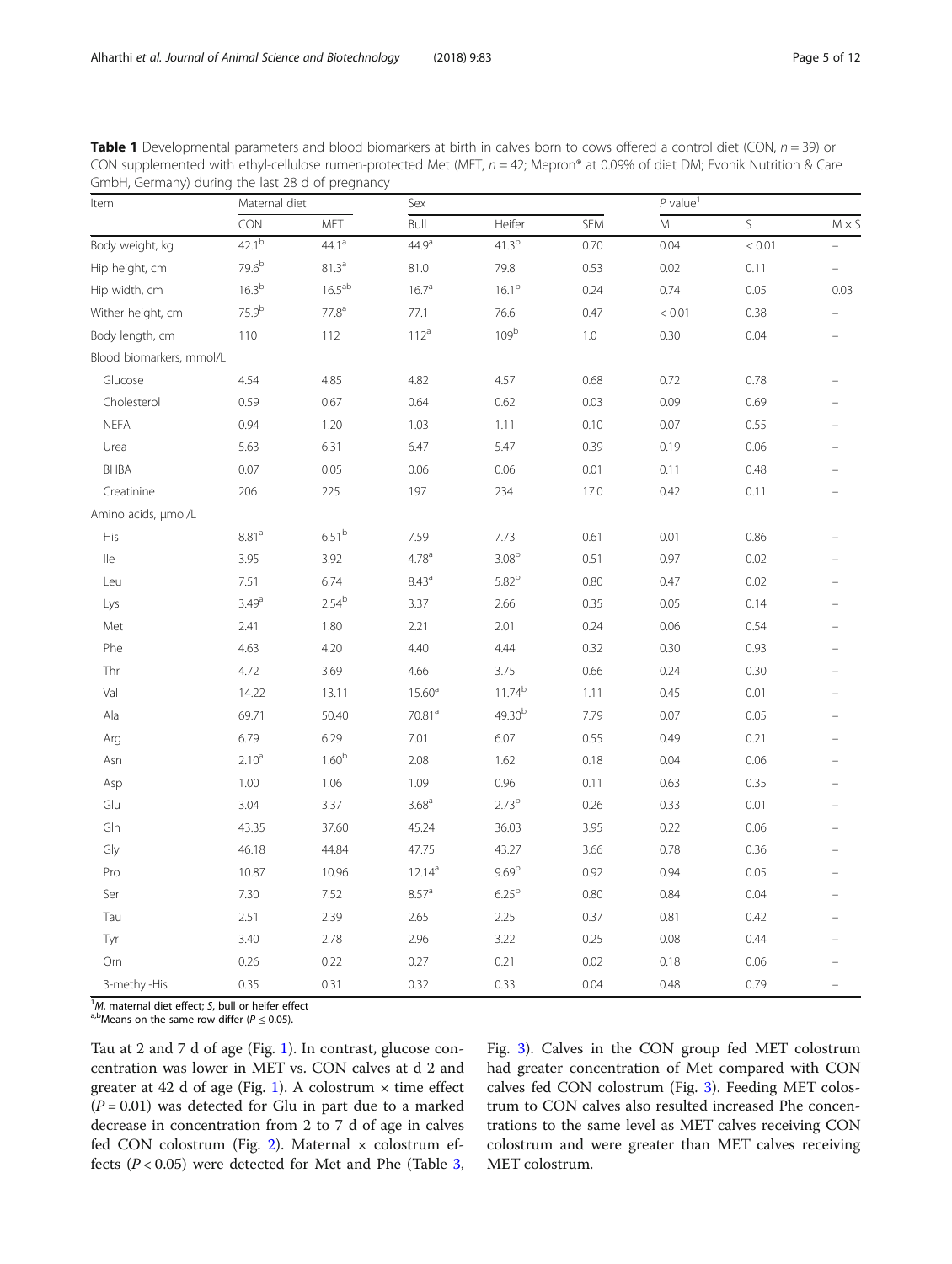<span id="page-5-0"></span>

| Table 2 Weekly growth parameters (1–9 wk of age), daily starter intake and average daily gain (1–56 d of age) in calves born to                            |
|------------------------------------------------------------------------------------------------------------------------------------------------------------|
| Holstein cows offered a control diet (CON) or CON supplemented with ethyl-cellulose rumen-protected Met (Mepron® at 0.09% of                               |
| diet DM; Evonik Nutrition & Care GmbH, Germany) during the last 28 d of pregnancy. A subset of calves born to CON cows received                            |
| CON colostrum (CC, $n = 21$ ) or Met colostrum (CM, $n = 18$ ). Similarly, a subset of calves born to Met cows received Met colostrum                      |
| (MM, $n = 22$ ) or CON colostrum (MC, $n = 20$ ). The interactions of maternal diet $\times$ sex or colostrum $\times$ sex were not signiciant (P > 0.05). |
| Longitudinal means for body weight, hip height, wither height, and starter intake in calves born to CON cows or Met cows are reported                      |
| in Additional file 1: Figure S1                                                                                                                            |

| Item                           | Maternal diet     |                   | Colostrum type |            |            | $P$ value |      |                          |              |        |                          |              |
|--------------------------------|-------------------|-------------------|----------------|------------|------------|-----------|------|--------------------------|--------------|--------|--------------------------|--------------|
|                                | <b>CON</b>        | <b>MET</b>        | CON            | <b>MET</b> | <b>SEM</b> | M         | C    |                          | $M \times C$ | Sex    | $M \times T$             | $C \times T$ |
| Body weight, kg                | $59.3^{b}$        | $62.4^{a}$        | 61.1           | 60.5       | 1.9        | 0.02      | 0.66 | < 0.01                   | 0.77         | 0.01   | 0.31                     | 0.41         |
| Hip height, cm                 | 86.9 <sup>b</sup> | 88.8 <sup>a</sup> | 87.5           | 88.1       | 0.68       | < 0.01    | 0.34 | < 0.01                   | 0.40         | 0.25   | 0.80                     | 0.18         |
| Hip width, cm                  | 20.3              | 20.6              | 20.3           | 20.6       | 0.32       | 0.26      | 0.17 | < 0.01                   | 0.78         | < 0.01 | 0.49                     | 0.24         |
| Wither height, cm              | $82.7^{b}$        | $84.5^{\circ}$    | 83.3           | 83.9       | 0.67       | < 0.01    | 0.31 | < 0.01                   | 0.99         | 0.37   | 0.53                     | 0.11         |
| Body length, cm                | 126               | 128               | 127            | 126        | 1.01       | 0.17      | 0.68 | < 0.01                   | 0.20         | < 0.01 | 0.53                     | 0.77         |
| Daily starter intake, kg       | 0.79              | 0.85              | 0.80           | 0.84       | 0.09       | 0.19      | 0.39 | < 0.01                   | 0.82         | 0.87   | 0.27                     | 0.95         |
| Average daily gain, kg         | 0.67 <sup>b</sup> | 0.72 <sup>a</sup> | 0.68           | 0.71       | 0.02       | 0.03      | 0.21 | $\overline{\phantom{m}}$ | 0.65         | 0.33   | -                        |              |
| Feed efficiency <sup>2</sup>   | 0.77              | 0.78              | 0.79           | 0.75       | 0.04       | 0.74      | 0.31 | $\overline{\phantom{m}}$ | 0.30         | 0.68   | $\overline{\phantom{0}}$ |              |
| Rectal T, °C                   | 38.3              | 38.7              | 38.4           | 38.7       | 0.26       | 0.32      | 0.39 | < 0.01                   | 0.33         | 0.28   | 0.57                     | 0.47         |
| Fecal score <sup>3</sup>       | 1.83 <sup>a</sup> | 1.71 <sup>b</sup> | 1.80           | 1.74       | 0.09       | 0.07      | 0.34 | < 0.01                   | 0.67         | 0.09   | 0.53                     | 0.13         |
| Respiratory score <sup>4</sup> | 1.08              | 1.06              | 1.07           | 1.06       | 0.03       | 0.61      | 0.79 | 0.13                     | 0.17         | 0.11   | 0.87                     | 0.92         |

<sup>1</sup>*M*, maternal diet effect, *C* colostrum type effect, *T* time effect.

<sup>2</sup>Feed efficiency (total gain/total DMI).

<sup>3</sup> Fecal score base on appearance: 1 = Firm well formed; 2 = Soft, pudding like; 3 = Runny, package batter; 4 = Liquid, splatters.

4 Respiratory score base on appearance: 1 = Normal; 2 = Runny rose; 3 = Heavy breathing; 4 = Cough moist; 5 = Cough dry.

<sup>a,b</sup>Means on the same row differ ( $P \le 0.05$ ).

#### Colostrum yield, IgG concentration, amino acid, and longchain fatty acid profiles

Colostrum IgG was not affected  $(P > 0.05)$  by maternal diet and averaged  $52.4 \pm 38.7$  mg/dL for CON cows and 55.4 ± 30.8 mg/dL for MET cows. Similarly, colostrum quantity was not different between CON and MET groups ( $P > 0.05$ ), averaging  $5.7 \pm 0.52$  kg for CON and  $5.9 \pm 0.49$  kg for MET cows. Concentration of Asp was greater ( $P \le 0.05$ ) in colostrum from cows supplemented with MET, while crude protein and other AA were not effect by cow treatment (Additional file [1](#page-9-0): Table S2). In terms of colostrum LCFA profile, there was a significant difference  $(P \le 0.05)$  for Methyl elaidate, Methyl 10-Transnonadecenoate, and C18:1-10 T due to greater concentrations in colostrum from cows offered MET (Additional file [1](#page-9-0): Table S4).

#### **Discussion**

It has been widely-recognized in recent years that environmental conditions including the maternal diet play a role in the development and growth of mammals altering the phenotype of the offspring [[11,](#page-10-0) [27](#page-10-0)]. This process is usually referred as developmental programming and seems to occur during specific time points, e.g., pregnancy and/or in the pre-weaning period after birth, where certain plasticity of metabolic regulatory systems is observed [[28](#page-10-0)].

In ruminants, the effect of maternal nutrition on offspring performance has been mainly explored using sheep and beef cows and the results are encouraging, emphasizing a potential area of exploration to improve animal performance. For instance, protein supplementation to beef cows during the last third of pregnancy re-sulted in greater calf birth BW [\[29\]](#page-10-0). Supplementation of RPM (6.3 g/d) during the last 41 d of pregnancy tended to increase birth BW of lambs by  $10\%$  [\[30](#page-10-0)]. In dairy cows, the dietary energy level during the last 21 d of pregnancy impacted calf birth BW [[31\]](#page-10-0) as well as height, body length, immunity and antioxidant capacity of the neonatal calves [[10\]](#page-10-0).

The 2 kg greater birth BW in calves from Met-supplemented cows in the present study could, at least in part, be explained by the greater prepartal daily DMI averaging  $+1.2$  kg/d during the last 14 d prepartum. The fact that diet can affect placental AA transport, which is dependent on both AA profiles in the maternal circulation and transport capacity [\[32](#page-10-0)], and the fact that feeding MET upregulated abundance of nutrient transporters (mainly glucose and AA) in placental tissue from cows in the present study [[33](#page-10-0)] also underscore that there are additional mechanisms controlling nutrient delivery to the fetus. It is also noteworthy that a 1.2-kg difference in maternal DMI cannot fully account for the greater degree of difference in calf birth BW, hence, besides placental transport, efficiency of nutrient use by the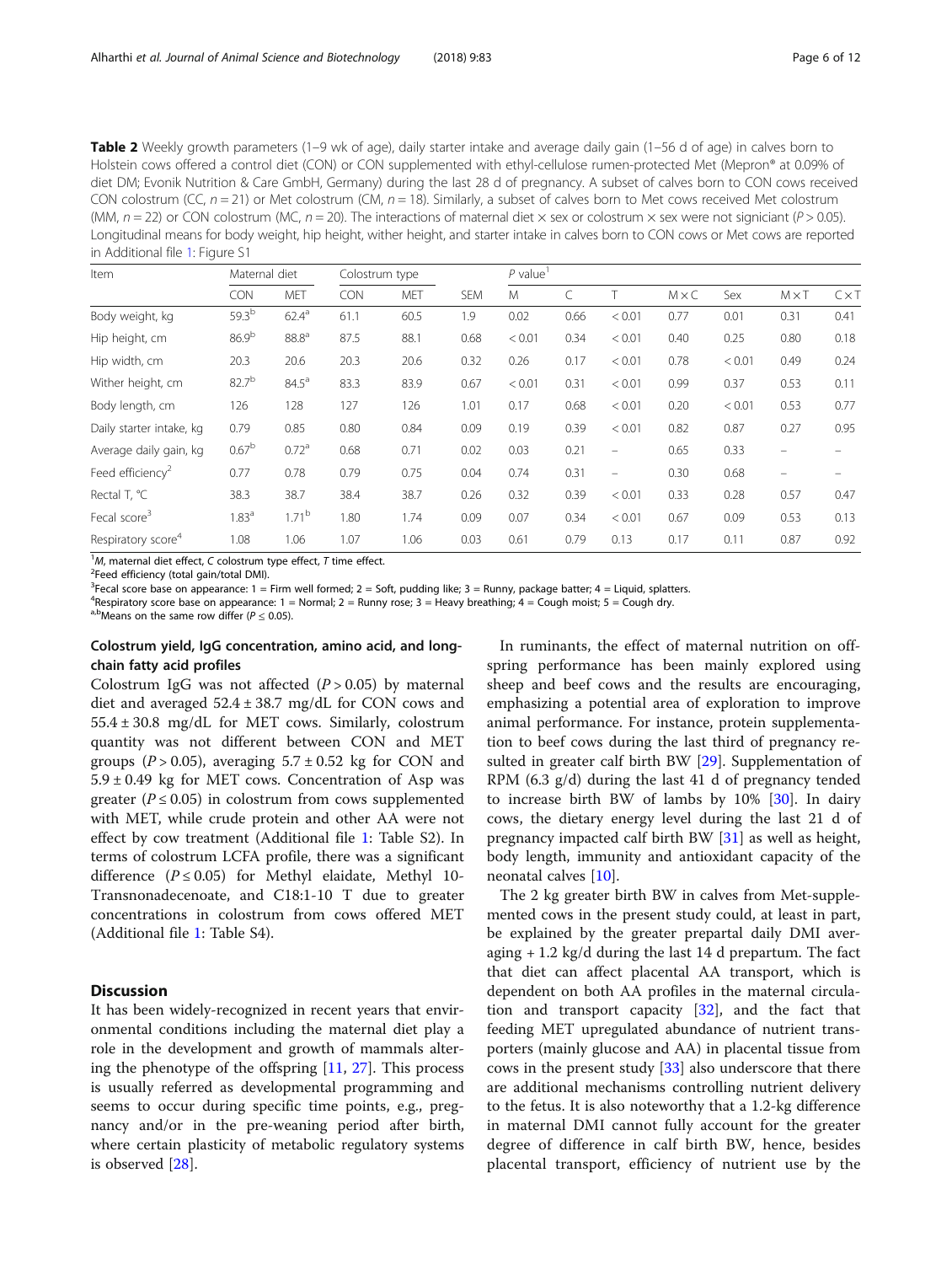| Item                | Maternal diet     |                   | Colostrum type |                   |      | $P$ value <sup>1</sup> |           |        |              |              |              |
|---------------------|-------------------|-------------------|----------------|-------------------|------|------------------------|-----------|--------|--------------|--------------|--------------|
|                     | CON               | MET               | CON            | MET               | SEM  | ${\sf M}$              | $\subset$ | $\top$ | $M \times C$ | $M \times T$ | $C \times T$ |
| Biomarker, mmol/L   |                   |                   |                |                   |      |                        |           |        |              |              |              |
| Glucose             | 6.83              | 6.89              | 6.83           | 6.88              | 0.43 | 0.82                   | 0.84      | < 0.01 | 0.53         | 0.01         | 0.70         |
| Cholesterol         | 1.86              | 1.97              | 1.90           | 1.94              | 0.12 | 0.30                   | 0.69      | < 0.01 | 0.43         | 0.38         | 0.55         |
| <b>NEFA</b>         | 0.17              | 0.19              | 0.17           | 0.19              | 0.05 | 0.48                   | 0.43      | < 0.01 | 0.29         | 0.52         | 0.10         |
| Urea                | 4.60              | 4.84              | 4.60           | 4.84              | 0.42 | 0.20                   | 0.22      | < 0.01 | 0.53         | 0.29         | 0.87         |
| BHBA                | 0.11              | 0.13              | 0.11           | 0.12              | 0.04 | 0.06                   | 0.21      | < 0.01 | 0.60         | 0.93         | 0.41         |
| Creatinine          | 92.6              | 93.8              | 93.3           | 93.1              | 3.14 | 0.68                   | 0.91      | < 0.01 | 0.38         | 0.80         | 0.11         |
| Amino acids, µmol/L |                   |                   |                |                   |      |                        |           |        |              |              |              |
| <b>His</b>          | 5.37              | 6.14              | 5.89           | 5.98              | 0.34 | 0.38                   | 0.84      | < 0.01 | 0.51         | 0.74         | 0.99         |
| lle                 | 10.6              | 11.5              | 10.7           | 11.4              | 0.69 | 0.34                   | 0.52      | < 0.01 | 0.86         | 0.32         | 0.95         |
| Leu                 | 15.3              | 16.9              | 15.7           | 16.4              | 1.0  | 0.29                   | 0.63      | < 0.01 | 0.64         | 0.38         | 0.94         |
| Lys                 | 10.2              | 10.5              | 10.1           | 10.7              | 0.64 | 0.73                   | 0.48      | < 0.01 | 0.58         | 0.86         | 0.89         |
| Met                 | 1.95              | 2.10              | $1.85^{b}$     | 2.20 <sup>a</sup> | 0.13 | 0.37                   | 0.04      | < 0.01 | 0.03         | 0.44         | 0.43         |
| Phe                 | 3.99              | 4.02              | 3.92           | 4.09              | 0.19 | 0.91                   | 0.56      | < 0.01 | 0.01         | 0.09         | 0.70         |
| Thr                 | 11.8              | 11.9              | 12.0           | 11.6              | 0.83 | 0.94                   | 0.72      | < 0.01 | 0.95         | 0.76         | 0.97         |
| Val                 | 23.6              | 26.0              | 24.1           | 25.5              | 1.14 | 0.15                   | 0.40      | < 0.01 | 0.70         | 0.57         | 0.85         |
| Ala                 | 21.6              | 22.2              | 21.5           | 22.2              | 1.1  | 0.65                   | 0.62      | < 0.01 | 0.09         | 0.35         | 0.79         |
| Arg                 | 13.6              | 14.2              | 13.2           | 14.7              | 0.68 | 0.50                   | 0.13      | < 0.01 | 0.87         | 0.02         | 0.99         |
| Asn                 | 4.03              | 4.54              | 4.18           | 4.38              | 0.31 | 0.25                   | 0.65      | < 0.01 | 0.76         | 0.79         | 0.89         |
| Asp                 | 1.03              | 1.07              | 1.05           | 1.05              | 0.05 | 0.52                   | 0.90      | < 0.01 | 0.14         | 0.71         | 0.85         |
| Glu                 | 6.58 <sup>b</sup> | 7.73 <sup>a</sup> | 7.11           | 7.16              | 0.39 | 0.03                   | 0.92      | < 0.01 | 0.95         | 0.03         | 0.04         |
| Gln                 | $27.5^{b}$        | 31.2 <sup>a</sup> | 29.0           | 29.6              | 0.98 | 0.01                   | 0.62      | < 0.01 | 0.42         | 0.23         | 0.83         |
| Gly                 | 27.8              | 27.1              | 26.5           | 28.4              | 1.1  | 0.67                   | 0.19      | < 0.01 | 0.25         | 0.35         | 0.99         |
| Pro                 | 9.95              | 10.3              | 9.88           | 10.4              | 0.47 | 0.50                   | 0.38      | < 0.01 | 0.69         | 0.74         | 0.88         |
| Ser                 | 8.35              | 8.23              | 7.84           | 8.74              | 0.35 | 0.82                   | 0.08      | < 0.01 | 0.36         | 0.31         | 0.96         |
| Tau                 | 0.95              | 0.92              | 0.89           | 0.98              | 0.04 | 0.58                   | 0.08      | < 0.01 | 0.73         | 0.01         | 0.08         |
| Tyr                 | 4.28              | 4.68              | 4.34           | 4.62              | 0.26 | 0.28                   | 0.45      | 0.01   | 0.51         | 0.33         | 0.78         |
| Orn                 | 0.71              | 0.76              | 0.69           | 0.78              | 0.04 | 0.37                   | 0.12      | < 0.01 | 0.43         | 0.35         | 0.78         |
| 3-methyl-His        | 0.06              | 0.05              | 0.06           | 0.05              | 0.01 | 0.52                   | 0.86      | < 0.01 | 0.06         | 0.95         | 0.14         |

<span id="page-6-0"></span>Table 3 Plasma biomarkers and free amino acids at d 2, 7, 21, 42, and 50 of age in calves born to cows offered a control diet (CC and CM,  $n = 7$ / group) or CON supplemented with ethyl-cellulose rumen-protected Met (MC and MM,  $n = 7$ / group; Mepron® at 0.00% of dist DM: Evenik Nutrition 8. Care CmbH. Cormany) during the last 28 d of prognancy.  $0.0$  digina the last 20 d of

 $1M$ , maternal diet effect, C colostrum type effect, T time effect.

<sup>a,b</sup>Means on the same row differ ( $P \le 0.05$ ).

fetus might have been responsible for the full effect on the calf.

Various studies have reported the effect of nutritional programming on organ development during the fetal period including muscle and small intestine [[34,](#page-10-0) [35](#page-10-0)]. The number of muscle fibers is determined during the fetal period and there is little net increase after birth underscoring the importance of the fetal period on skeletal muscle [\[34\]](#page-10-0). Research with sheep demonstrated that, compared with controls, fetuses from ewes that were offered 50% of total digestible nutrients from d 28 to d 78 of gestation had lower numbers of

myofibers [[36](#page-10-0)]. In cattle, fetal skeletal muscle matures during late-gestation, hence, prenatal plane of nutrition of the cow at this time would impact muscle growth of the calf [\[37](#page-10-0)]. Such response explains the lower body weight at birth and muscle mass when dams are nutrient-restricted during gestation.

Although body composition was not measured in the present study, the greater concentrations of NEFA and cholesterol at birth in MET calves are suggestive of greater fat depot mass and reliance on fatty acids as primary energy source, with cholesterol potentially reflecting adaptations in lipoprotein metabolism [\[38](#page-10-0)].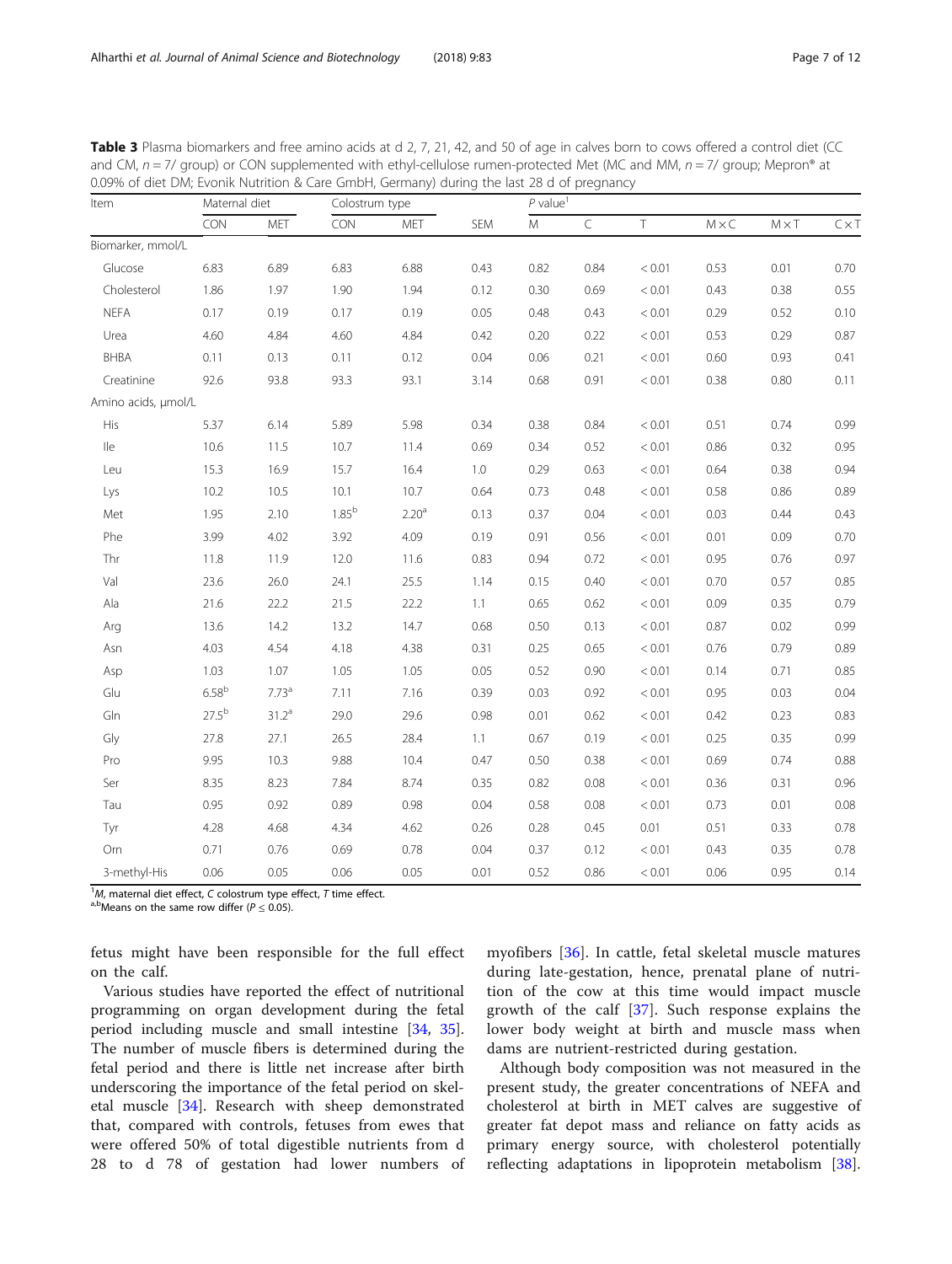<span id="page-7-0"></span>Alharthi et al. Journal of Animal Science and Biotechnology (2018) 9:83 Page 8 of 12



Fig. 1 Concentrations of Glu, Arg, Tau and glucose in plasma from calves born to cows offered a control diet (CON) or CON supplemented with ethyl-cellulose rumen-protected Met (MET; Mepron® at 0.09% of diet DM; Evonik Nutrition & Care GmbH, Germany) during the last 28 d of pregnancy. Values are means, with standard errors represented by vertical bars. There was a maternal  $\times$  time effect ( $P \le 0.05$ ) for the concentrations of Glu, Arg, Tau and glucose. \*Means between treatments differ at the same time point ( $P \le 0.05$ )

That idea agrees with well-established knowledge that the neonate needs to activate glycogenolysis immediately after birth to maintain normal glycemia to meet its requirements for glucose [\[39\]](#page-10-0). In dairy calves during the first 3 d of life, 60% of the total endogenous glucose is generated through gluconeogenesis from lactate and AA [[40\]](#page-10-0). Thus, the lower concentrations of His, Met, and Asn in MET calves at birth are suggestive of their utilization for endogenous glucose production.

The greater overall concentrations of Glu and Gln in MET calves were primarily associated with differences between maternal treatments at d 2 and d 7 of age, i.e. during a time when milk replacer and not starter was the primary source of nutrients for tissues including the gut. At 27% CP, milk replacer would have provided substantial amounts of Glu and Asp for metabolism, e.g. oxidation by the gastrointestinal tract [\[41,](#page-10-0) [42\]](#page-10-0) From a physiologic standpoint, the metabolism of dietary Glu by intestinal mucosa (at least in non-ruminants) and that of arterial Gln is quite extensive particularly in activelyproliferating cells such as the neonatal jejunum and ileum [[43,](#page-10-0) [44](#page-10-0)]. At least in vitro, ruminant enterocytes have the flexibility to oxidize glucose, Gln, and Glu



Fig. 2 Concentrations of Glu in plasma from calves born to cows offered a control diet (CON) or CON supplemented with ethyl-cellulose rumen-protected Met (MET; Mepron® at 0.09% of diet DM; Evonik Nutrition & Care GmbH, Germany) during the last 28 d of pregnancy and fed colostrum from their respective dams. Values are means, with standard errors represented by vertical bars. There was a colostrum  $\times$ time effect ( $P \le 0.05$ ). \*Means between treatments differ at the same time point ( $P \le 0.05$ )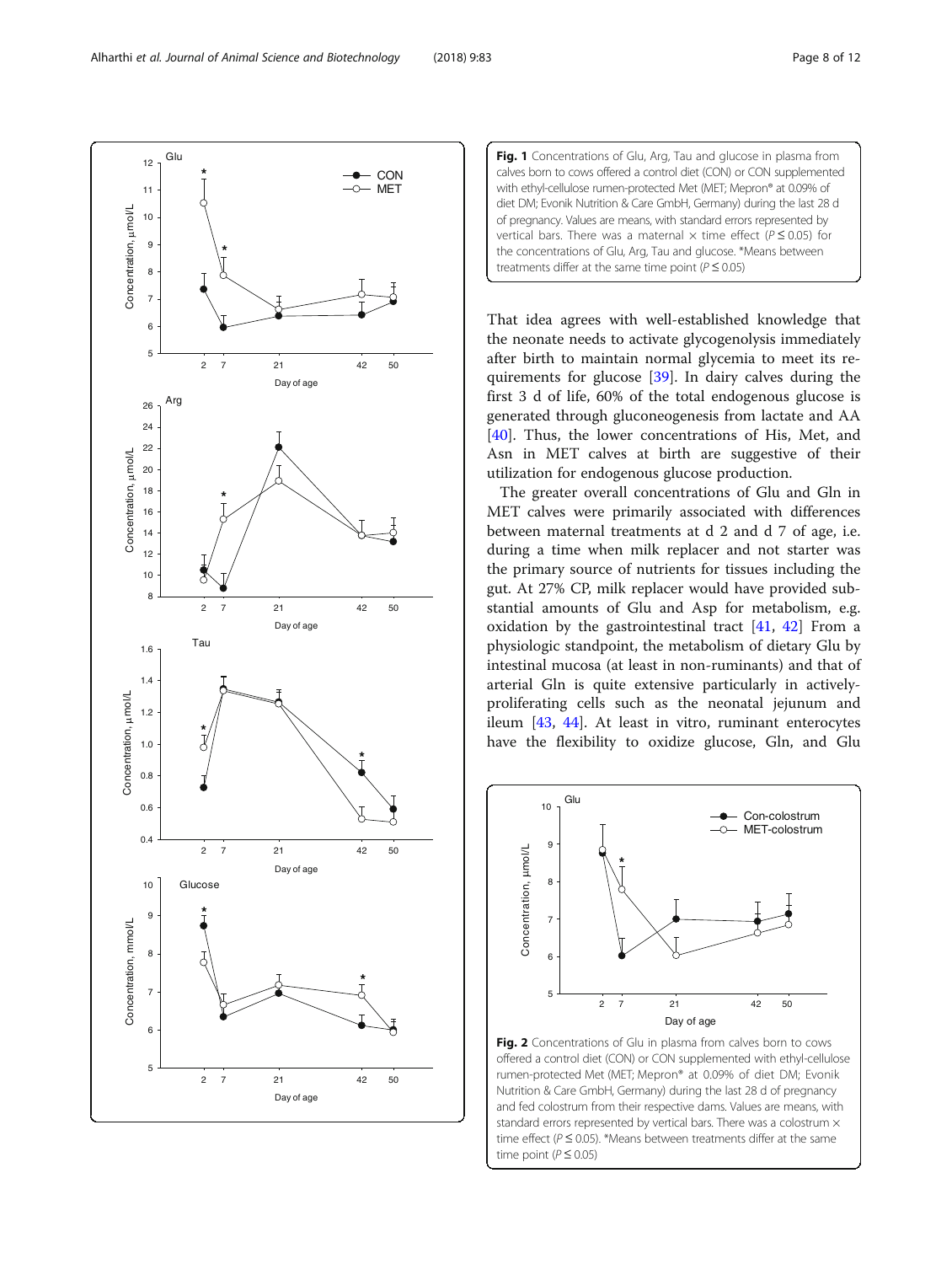<span id="page-8-0"></span>

depending on type and amount of other substrates such as acetate and propionate [[45\]](#page-10-0). Thus, the fact that MET had greater concentrations of Glu and Gln during the first 7 d of life when ruminal acetate and propionate availability were likely low is suggestive that intestinal tissue might have relied on other energy-generating substrates such as glucose from lactose and long-chain fatty acids from milk replacer. This idea is reinforced by the fact that Glu oxidation by enterocytes is only reduced by 17–30% at high concentrations of propionate (10 mmol/ L) or glutamine (10 mmol/L) [\[45\]](#page-10-0).

Assuming these AA are utilized by the young calf intestine as they are in non-ruminants, the longitudinal decrease in concentrations of Glu and Gln over time regardless of maternal treatment would reflect the gradual increase in starter intake and rumen development, which agrees with the gradual increase in BHBA concentration [[46\]](#page-10-0). In addition, the gradual increase over time in Asp concentration regardless of maternal Met or colostrum source could be taken as an indication of greater utilization by the developing gut (including rumen epithelium) for oxidation [[47\]](#page-10-0). It remains to be determined if a "programming" effect of maternal Met had any direct role in gastrointestinal development and/or nutrient oxidation. Silencing of glutaminase via promoter hypermethylation has been demonstrated in colon cancer [[48\]](#page-11-0). Thus, if such effect can occur in response to dietary methyl donors it may alter the ability of this enzyme which is abundant in gut intestinal cells to utilize Gln [\[42](#page-10-0)].

Although we originally sought to determine potential effects of colostrum source and quality on the post-natal growth response, the fact that it had no statistical significance for most of the outcomes measured indicated little biological effect. In the context of colostral immunoglobulins, the lack of difference in the present study agrees with other published data [[49](#page-11-0)–[51](#page-11-0)]. Thus, the better performance from wk 1 of birth until 9 wk of age in calves from MET-supplemented cows could have been induced by a combination of placental effects (e.g. increased nutrient supply, higher utilization efficiency) and direct fetal effects (e.g. methylation). Indeed, compared with lambs born to dams consuming dietary energy at 80% metabolizable energy (ME), maternal dietary energy at 120% of ME led to greater ADG from birth to weaning [\[52\]](#page-11-0). Those data agree with studies from non-ruminant animals reporting that birth weight is positively correlated with ADG [[53](#page-11-0), [54](#page-11-0)]. Along with greater ADG, the fact that BW, HH, and WH of MET calves was not only greater at birth but through 56 d of age suggests that the mechanisms responsible were likely programmed in utero rather than after birth.

In non-ruminants, the maternal supplementation of methyl donors affects the offspring; the supplementation of betaine [\[55](#page-11-0)] and folic acid [\[56](#page-11-0)] to pregnant sows increased protein abundance of gluconeogenic enzymes and of proteins that regulate the immune response and energy metabolism in the neonatal piglet. Although knowledge of the impacts of methyl donor supply in dairy cows is still in its infancy, an increase in maternal Met supply during the last 21 d of pregnancy upregulated the expression of genes involved in gluconeogenesis and fatty acid oxidation in neonatal calf liver, which could benefit the calf's adaptations to extrauterine life and subsequent growth [\[19](#page-10-0)].

The longer-term carryover effects of maternal supply of Met and other methyl donors on the offspring could be due to the link between epigenetic mechanisms and one carbon metabolism. The latter integrates folate and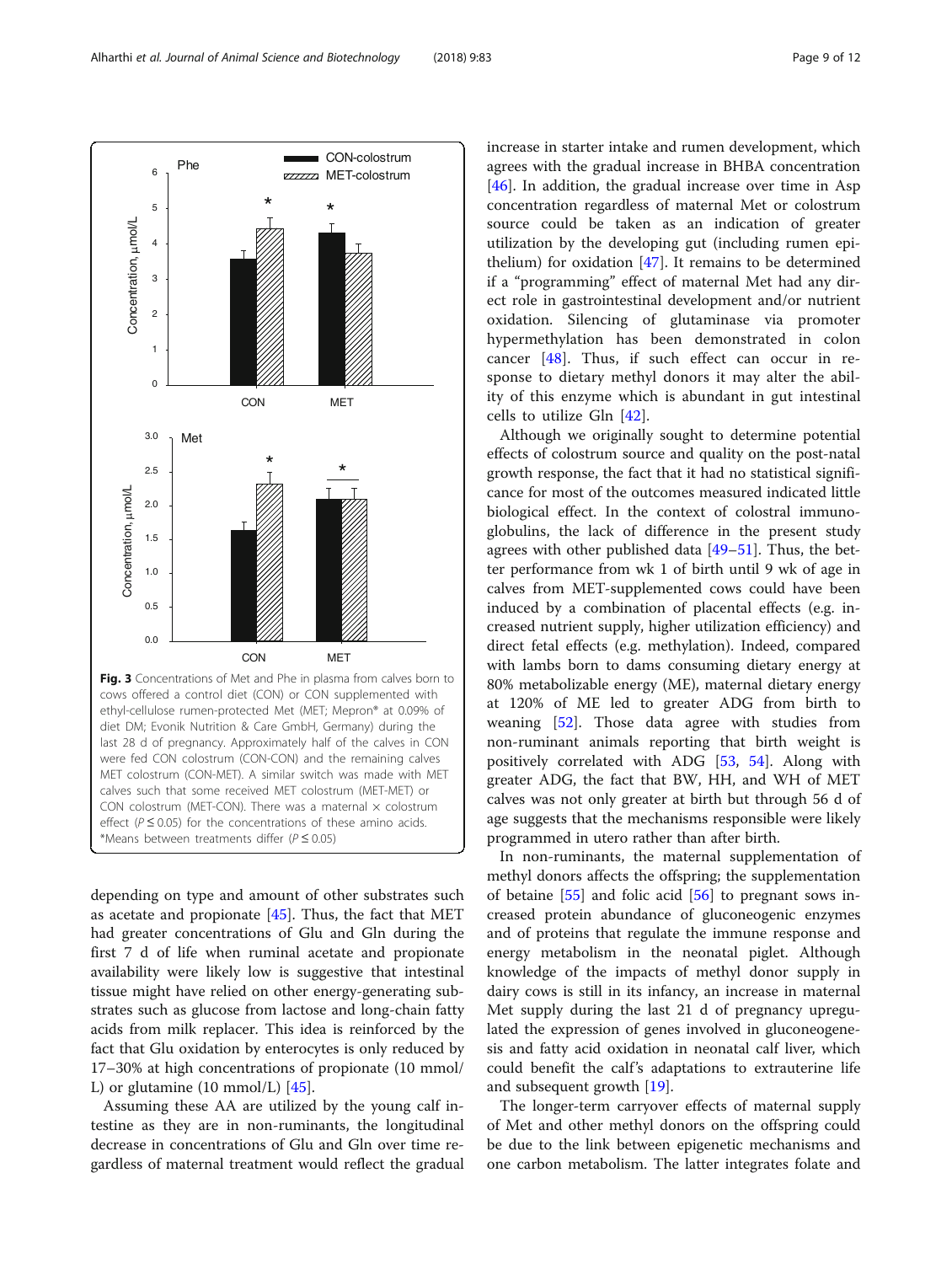<span id="page-9-0"></span>Met cycles and generates SAM [[57](#page-11-0)], which impacts DNA methylation and can elicit epigenetic alterations that often lead to silencing of gene transcription [\[58](#page-11-0)]. Histone methylation is another epigenetic mechanism and it performs diverse functions in the establishment of the chromatin states (euchromatin or heterochromatin) that mediate the regulation of gene expression [[57\]](#page-11-0). The activities of histone methyltransferase are also dependent on intracellular levels of SAM [[59](#page-11-0)]. Presently, there is not much information on the role of methyl donor availability on epigenetic mechanisms linked with fetal programing in beef and dairy cattle. Hence, it is necessary to identify how the epigenome impacts physiologic responses and how specific nutrients or dietary interventions in utero could modulate animal production through epigenomic alterations.

#### Conclusions

Overall, our findings provide evidence that enhancing the supply of Met during the last 28 d of pregnancy not only led to increased growth of the calf in utero, but altered mechanisms regulating postnatal growth such that differences detected at birth remained through the early post-weaning period. At the whole-animal level these effects did not seem to be completely associated with prepartal dry matter intake differences or colostrum quality. Thus, utero-placental effects specific to the greater supply of Met (and potentially other amino acids) likely played a mechanistic role. Clearly, additional research in this area to clarify the underlying mechanisms is warranted.

#### Additional file

[Additional file 1:](https://doi.org/10.1186/s40104-018-0298-1) Table S1. Ingredient and nutrient composition of diets fed to cows. Table S2. Amino acid profiles and crude protein content of colostrum. Table S3. Amino acid profiles of milk replacer and starter grain. Table S4. Fatty acid profiles of colostrum. Table S5. Effects of supplementing Holstein cows during the peripartal period with rumen-protected methionine (MET; Mepron®, Evonik Nutrition & Care GmbH, Germany) on colostrum fatty acid profile. Figure S1. Body weight, hip height, and wither height during the first 9 wk of life, and daily starter intake (1–56 d of age) in calves born to cows offered control diet (CON) or CON supplemented with ethyl-cellulose rumenprotected Met (MET; Mepron® at 0.09% of diet DM; Evonik Nutrition & Care GmbH, Germany) during the last 28 d of pregnancy. (DOCX 61 kb)

#### Abbreviations

AA: Amino acids; ADG: Average daily gain; BHBA: Hydroxybutyric acid; BW: Body weight; CC: Calves from CON cows and colostrum from CON cows; CM: Calves from CON cows and colostrum from MET cows; CON: Control-fed cows; CP: Crude protein; DM: Dry matter; EAA: Essential amino acids; HH: Hip height; HW: Hip width; IgG: Immunoglobulin G; LCFA: Long-chain fatty acids; MC: Calves from MET cows and colostrum from CON cows; ME: Metabolizable energy; MET: Cows fed rumen-protected Met; MM: Calves from MET cows and colostrum from MET cows; NDF: Neutral detergent fiber; NEFA: Free fatty acids; RPM: Rumen-protected Met; SAM: S-adenosylmethionine; WH: Wither height

#### Acknowledgements

Abdulrahman S. Alharthi was supported by an MS and PhD fellowship from King Saud University (Riyadh, Saudi Arabia). Fernanda Batistel was supported by a PhD fellowship from Coordenação de Aperfeiçoamento de Pessoal de Nível Superior (CAPES, Brazilian Ministry of Education, Brasília, Brazil). Mohamed K. Abdelmegeid was supported by a postdoctoral fellowship from the government of the Arab Republic of Egypt. We thank Perdue AgriBusiness (Salisbury, MD, USA) for the donation of ProVAAl AADvantage for inclusion in the dry cow diets during the course of the experiment.

#### Funding

Not applicable.

#### Availability of data and materials

The datasets during and/or analyzed during the current study available from the corresponding authors on reasonable request.

#### Authors' contributions

JJL, CP, and AH conceived and designed the experiments; ASA and MKA managed calves, collected performance data, and harvested biological samples; ASA, FB, GL, and ET performed analyses; ASA performed statistical analysis of calf data and wrote the manuscript. All authors read and approved the final version of the manuscript.

#### Authors' information

Abdulrahman S. Alharthi is PhD candidate, Department of Animal Sciences, University of Illinois, Urbana, Illinois, 61,801, USA. Fernanda Batistel is Assistant Professor, Department of Animal, Dairy and Veterinary Sciences, Utah State University, Logan, UT, 84322, USA. Mohamed K. Abdelmegeid is Lecturer in the Faculty of Veterinary Medicine, Kafrelsheikh University, Kafr El-Shaikh 33,516, Egypt. Gustavo Lascano is Assistant Professor, Department of Animal and Veterinary Science, Clemson University, Clemson, SC, 29634, USA. Claudia Parys is Senior Manager Global Technical Support, Evonik Nutrition & Care GmbH, 63,457 Hanau-Wolfgang, Germany. Arianne Helmbrecht is Business Director Key Account, Evonik Nutrition & Care GmbH, 63,457 Hanau-Wolfgang, Germany. Erminio Trevisi is Associate Professor, Department of Animal Sciences, Food and Nutrition Faculty of Agriculture, Food and Environmental Science, Università Cattolica del Sacro Cuore, Piacenza 29,122, Italy. Juan J. Loor is Professor in the Department of Animal Sciences, University of Illinois, Urbana, Illinois, 61,801, USA.

#### Ethics approval

All the procedures for this study were conducted in accordance with a protocol approved by the Institutional Animal Care and Use Committee (IACUC) of the University of Illinois (protocol # 14270).

#### Consent for publication

Not applicable.

#### Competing interests

The authors declare that they have no competing interests.

#### Author details

<sup>1</sup>Mammalian NutriPhysioGenomics, Department of Animal Sciences and Division of Nutritional Sciences, University of Illinois, Urbana, IL 61801, USA. <sup>2</sup>Department of Animal, Dairy and Veterinary Sciences, Utah State University, Logan, UT 84322, USA. <sup>3</sup>Department of Animal Medicine, Faculty of Veterinary Medicine, Kafrelsheikh University, Kafrelsheikh 33516, Egypt. 4 Department of Animal and Veterinary Science, Clemson University, Clemson, SC, USA. <sup>5</sup> Evonik Nutrition & Care GmbH, Wolfgang, Hanau, Germany.<br><sup>6</sup> Department of Animal Sciences, Eood, and Nutrition Eaculty of Agric Department of Animal Sciences, Food and Nutrition Faculty of Agriculture, Food and Environmental Science, Università Cattolica del Sacro Cuore, 29122 Piacenza, Italy.

## Received: 8 June 2018 Accepted: 10 October 2018

#### References

1. Barua S, Junaid MA. Lifestyle, pregnancy and epigenetic effects. Epigenomics. 2015;7:85–102.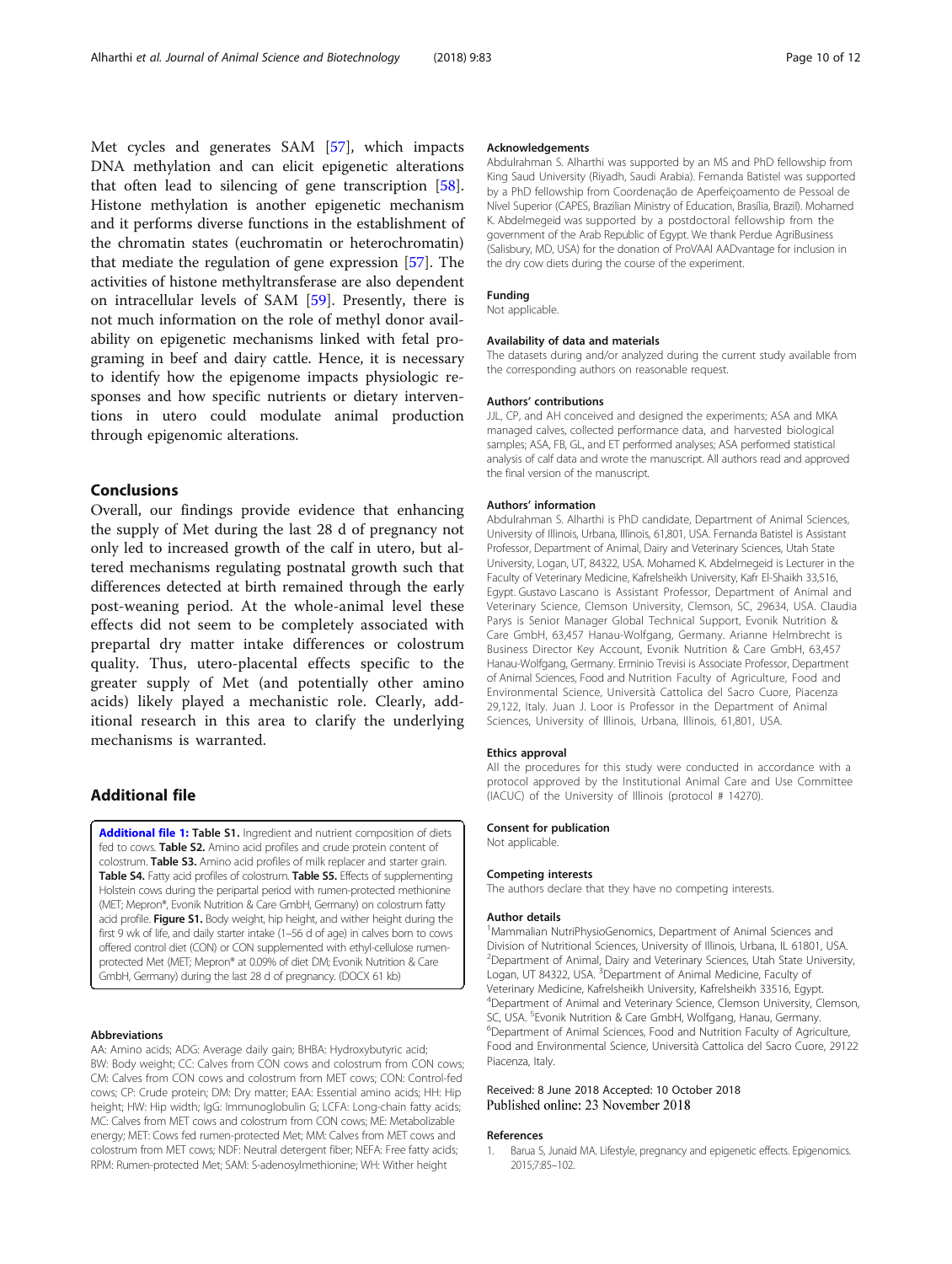- <span id="page-10-0"></span>2. NRC. Nutrient requirements of dairy cattle. 7th rev. ed. Washington, D.C: National Academy Press; 2001.
- 3. Bell AW, Burhans WS, Overton TR. Protein nutrition in late pregnancy, maternal protein reserves and lactation performance in dairy cows. Proc Nutr Soc. 2000;59:119–26.
- 4. Bertolo RF, McBreairty LE. The nutritional burden of methylation reactions. Curr Opin Clin Nutr Metab Care. 2013;16:102–8.
- 5. Zhou Z, Loor JJ, Piccioli-Cappelli F, Librandi F, Lobley GE, Trevisi E. Circulating amino acids in blood plasma during the peripartal period in dairy cows with different liver functionality index. J Dairy Sci. 2016;99:2257–67.
- 6. Osorio JS, Ji P, Drackley JK, Luchini D, Loor JJ. Supplemental Smartamine M or MetaSmart during the transition period benefits postpartal cow performance and blood neutrophil function. J Dairy Sci. 2013;96:6248–63.
- 7. Osorio JS, Trevisi E, Ji P, Drackley JK, Luchini D, Bertoni G, et al. Biomarkers of inflammation, metabolism, and oxidative stress in blood, liver, and milk reveal a better immunometabolic status in peripartal cows supplemented with Smartamine M or MetaSmart. J Dairy Sci. 2014;97:7437–50.
- Zhou Z, Bulgari O, Vailati-Riboni M, Trevisi E, Ballou MA, Cardoso FC, et al. Rumen-protected methionine compared with rumen-protected choline improves immunometabolic status in dairy cows during the peripartal period. J Dairy Sci. 2016;99:8956–69.
- Zhou Z, Vailati-Riboni M, Trevisi E, Drackley JK, Luchini DN, Loor JJ. Better postpartal performance in dairy cows supplemented with rumen-protected methionine compared with choline during the peripartal period. J Dairy Sci. 2016;99:8716–32.
- 10. Gao F, Liu YC, Zhang ZH, Zhang CZ, Su HW, Li SL. Effect of prepartum maternal energy density on the growth performance, immunity, and antioxidation capability of neonatal calves. J Dairy Sci. 2012;95:4510–8.
- 11. Godfrey KM, Barker DJ. Fetal programming and adult health. Public Health Nutr. 2001;4:611–24.
- 12. Barker DJ. In utero programming of cardiovascular disease. Theriogenology. 2000;53:555–74.
- 13. LeMaster CT, Taylor RK, Ricks RE, Long NM. The effects of late gestation maternal nutrient restriction with or without protein supplementation on endocrine regulation of newborn and postnatal beef calves. Theriogenology. 2017;87:64–71.
- 14. Martin JL, Vonnahme KA, Adams DC, Lardy GP, Funston RN. Effects of dam nutrition on growth and reproductive performance of heifer calves. J Anim Sci. 2007;85:841–7.
- 15. Wu G. Amino acids: metabolism, functions, and nutrition. Amino Acids. 2009;37:1–17.
- 16. Lin G, Wang X, Wu G, Feng C, Zhou H, Li D, et al. Improving amino acid nutrition to prevent intrauterine growth restriction in mammals. Amino Acids. 2014;46:1605–23.
- 17. Timmermans S, Jaddoe VWV, Hofman A, Steegers-Theunissen RPM, Steegers EAP. Periconception folic acid supplementation, fetal growth and the risks of low birth weight and preterm birth: the generation R study. Br J Nutr. 2009;102:777–85.
- 18. Lin G, Wang XQ, Wu GY, Feng CP, Zhou HJ, Li DF, et al. Improving amino acid nutrition to prevent intrauterine growth restriction in mammals. Amino Acids. 2014;46:1605–23.
- 19. Jacometo CB, Zhou Z, Luchini D, Trevisi E, Correa MN, Loor JJ. Maternal rumen-protected methionine supplementation and its effect on blood and liver biomarkers of energy metabolism, inflammation, and oxidative stress in neonatal Holstein calves. J Dairy Sci. 2016;99:6753–63.
- 20. Batistel F, Arroyo JM, Bellingeri A, Wang L, Saremi B, Parys C, et al. Ethylcellulose rumen-protected methionine enhances performance during the periparturient period and early lactation in Holstein dairy cows. J Dairy Sci. 2017;100:7455–67.
- 21. Lapierre H, Holtrop G, Calder AG, Renaud J, Lobley GE. Is D-methionine bioavailable to the dairy cow? J Dairy Sci. 2012;95:353–62.
- 22. Schwab C. Protected proteins and amino acids for ruminants. In: CA WRJ, editor. Biotechnology in animal feeds and animal feeding. New York: VCH Veragsgesellschafe, Weinheim and VCH Publishers Inc; 1995. p. 115–41.
- 23. Overton TR, LaCount DW, Cicela TM, Clark JH. Evaluation of a ruminally protected methionine product for lactating dairy cows. J Dairy Sci. 1996;79:631–8.
- 24. Lascano GJ, Alende M, Koch LE, Jenkins TC. Changes in fermentation and biohydrogenation intermediates in continuous cultures fed low and high levels of fat with increasing rates of starch degradability. J Dairy Sci. 2016;99: 6334–41.
- 25. Osorio JS, Wallace RL, Tomlinson DJ, Earleywine TJ, Socha MT, Drackley JK. Effects of source of trace minerals and plane of nutrition on growth and health of transported neonatal dairy calves. J Dairy Sci. 2012;95:5831–44.
- 26. Cunniff P. Association of Official Analytical C. official methods of analysis of AOAC international. 17th ed. Arlington, VA: Association of Official Analytical Chemists; 1995.
- 27. Hoffman ML, Reed SA, Pillai SM, Jones AK, McFadden KK, Zinn SA, et al. PHYSIOLOGY AND ENDOCRINOLOGY SYMPOSIUM:the effects of poor maternal nutrition during gestation on offspring postnatal growth and metabolism. J Anim Sci. 2017;95:2222–32.
- 28. Reynolds LP, Caton JS. Role of the pre- and post-natal environment in developmental programming of health and productivity. Mol Cell Endocrinol. 2012;354:54–9.
- 29. Larson DM, Martin JL, Adams DC, Funston RN. Winter grazing system and supplementation during late gestation influence performance of beef cows and steer progeny. J Anim Sci. 2009;87:1147–55.
- 30. Liu S, Lei J, Hancock S, Scanlan V, Broomfield S, Currie A, et al. Lamb survival, glutathione redox state and immune function of neonates and lambs from periparturient merino ewes supplemented with rumen-protected methionine. Arch Anim Nutr. 2016;70:389–401.
- 31. Osorio JS, Trevisi E, Ballou MA, Bertoni G, Drackley JK, Loor JJ. Effect of the level of maternal energy intake prepartum on immunometabolic markers, polymorphonuclear leukocyte function, and neutrophil gene network expression in neonatal Holstein heifer calves. J Dairy Sci. 2013;96:3573–87.
- 32. Brown LD, Green AS, Limesand SW, Rozance PJ. Maternal amino acid supplementation for intrauterine growth restriction. Front Biosci (Schol Ed). 2011;3:428–44.
- 33. Batistel F, Alharthi AS, Wang L, Parys C, Pan YX, Cardoso FC, et al. Placentome nutrient transporters and mammalian target of rapamycin signaling proteins are altered by the methionine supply during late gestation in dairy cows and are associated with newborn birth weight. J Nutr. 2017;147:1640–7.
- 34. Greenwood PL, Hunt AS, Hermanson JW, Bell AW. Effects of birth weight and postnatal nutrition on neonatal sheep: II. Skeletal muscle growth and development. J Anim Sci. 2000;78:50–61.
- 35. Meyer AM, Caton JS. Role of the small intestine in developmental programming: impact of maternal nutrition on the dam and offspring. Adv Nutr. 2016;7:169–78.
- 36. Zhu MJ, Ford SP, Nathanielsz PW, Du M. Effect of maternal nutrient restriction in sheep on the development of fetal skeletal muscle. Biol Reprod. 2004;71: 1968–73.
- 37. Greenwood PL, Cafe LM, Hearnshaw H, Hennessy DW, Thompson JM, Morris SG. Long-term consequences of birth weight and growth to weaning on carcass, yield and beef quality characteristics of Piedmontese- and wagyusired cattle. Aust J Exp Ag. 2006;46:257–69.
- 38. Webb DW, Head HH, Wilcox CJ. Effect of age and diet on fasting blood and plasma glucose levels, plasma nonesterified fatty acid levels, and glucose tolerance in dairy calves. J Dairy Sci. 1969;52:2007–13.
- 39. Girard J. Metabolic adaptations to change of nutrition at birth. Biol Neonate. 1990;58(1):3–15.
- 40. Hammon HM, Steinhoff-Wagner J, Schonhusen U, Metges CC, Blum JW. Energy metabolism in the newborn farm animal with emphasis on the calf: endocrine changes and responses to milk-born and systemic hormones. Domest Anim Endocrinol. 2012;43:171–85.
- 41. Windmueller HG, Spaeth AE. Intestinal metabolism of glutamine and glutamate from the lumen as compared to glutamine from blood. Arch Biochem Biophys. 1975;171:662–72.
- 42. Reeds PJ, Burrin DG, Stoll B, Jahoor F. Intestinal glutamate metabolism. J Nutr. 2000;130:978S–82S.
- 43. Burrin DG, Reeds PJ. Alternative fuels in the gastrointestinal tract. Curr Opin Gastroenterol. 1997;13:165–70.
- 44. Windmueller HG. Glutamine utilization by the small intestine. Adv Enzymol Relat Areas Mol Biol. 1982;53:201–37.
- 45. Oba M, Baldwin RL, Bequette BJ. Oxidation of glucose, glutamate, and glutamine by isolated ovine enterocytes in vitro is decreased by the presence of other metabolic fuels. J Anim Sci. 2004;82:479–86.
- 46. Baldwin RL, Connor EE. Rumen function and development. Vet Clin North Am Food Anim Pract. 2017;33:427–39.
- 47. Windmueller HG, Spaeth AE. Metabolism of absorbed aspartate, asparagine, and arginine by rat small intestine in vivo. Arch Biochem Biophys. 1976;175: 670–6.